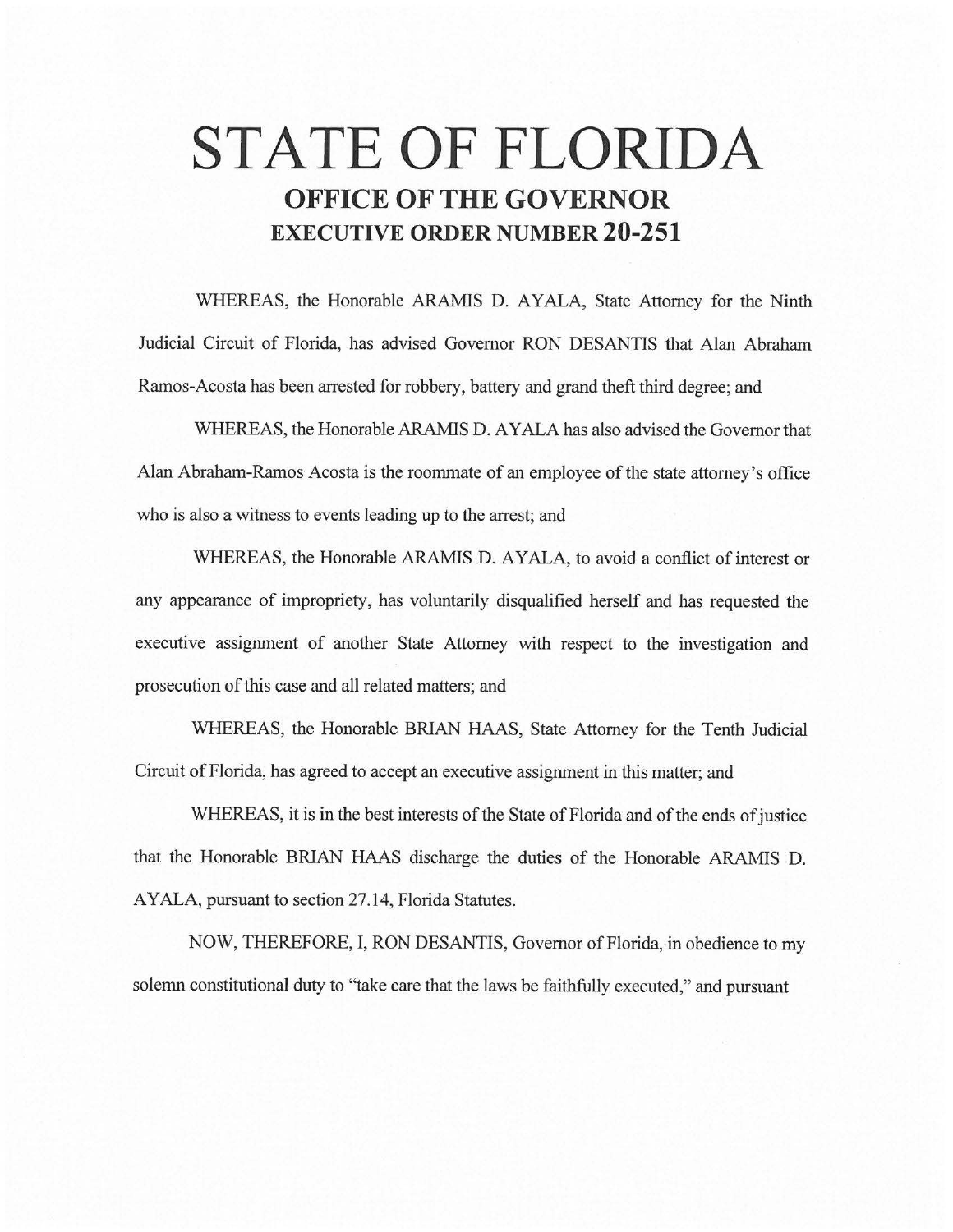to the Constitution and laws of the State of Florida, issue the following Executive Order, effective immediately:

## Section 1.

The Honorable BRIAN HAAS, State Attorney for the Tenth Judicial Circuit of Florida, referred to as the "Assigned State Attorney," is assigned to discharge the duties of the Honorable ARAMIS D. AYALA, State Attorney for the Ninth Judicial Circuit of Florida, as they relate to the investigation, prosecution, and all matters related to Alan Abraham Ramos-Acosta.

# Section 2.

The Assigned State Attorney or one or more Assistant State Attorneys and Investigators, who have been designated by the Assigned State Attorney, shall proceed immediately to the Ninth Judicial Circuit of Florida, and are vested with the authority to perform the duties prescribed herein.

#### Section 3.

All residents of the Ninth Judicial Circuit are requested, and all public officials are directed, to cooperate and render whatever assistance is necessary to the Assigned State Attorney, so that justice may be served.

## Section 4.

The period of this Executive Assignment shall be for one (1) year, to and including October 6, 2021.